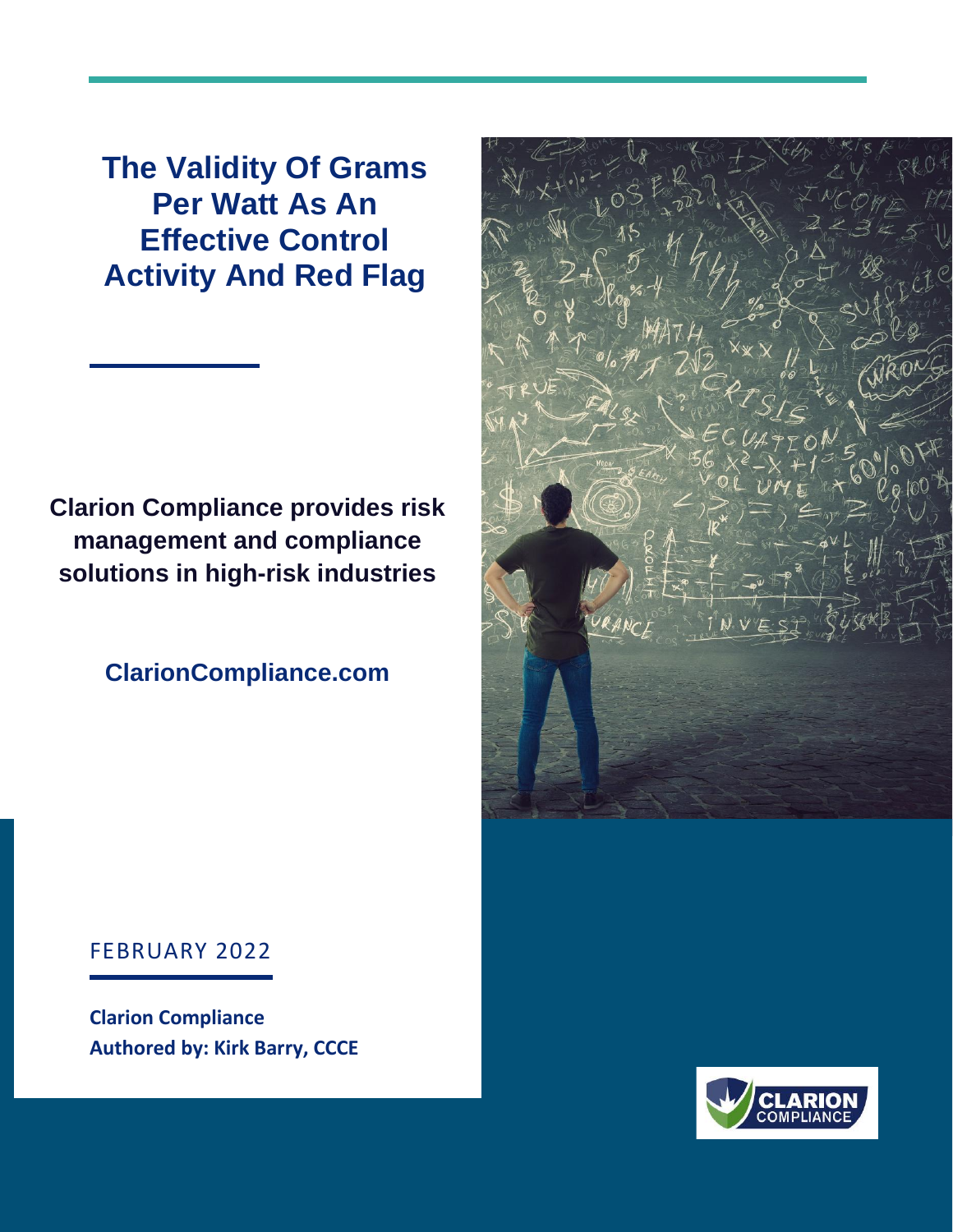# **Effective Control Activities And Red Flags Regarding Production of Cannabis**

A common enough expression in the marijuana industry is the term grams per watt (expressed as g/w). Some use g/w as information in marijuana facility monitoring and detecting illicit activity. Some entities search for published information from light manufacturers to use as independent information for any number of purposes. This author will examine the processes to determine g/w and comment on the reliability of g/w as an effective control activity in compliance oversight. Variations of g/w are in the marketplace, but the more common expression of g/w will be used in this paper.

> **This paper will examine the processes to determine grams per watt and comment on its reliability in compliance oversight**

# Grams Per Watt As A Mathematical Equation

Grams per watt is an expression used to state how much marijuana is harvested from a crop relative to the watts of electricity used to produce that crop. As a unit of measure, marijuana is harvested and weighed in pounds. You can convert pounds to grams by multiplying pounds by 453.59237. This is the "g" in g/w. In this instance, it is acceptable to truncate the multiplier so that one pound of cured marijuana is expressed as 453 grams of marijuana. Although marijuana may be weighed when it is first harvested (wet), it is essential to understand that yields are weighed and recorded when the product is dried and cured (dry weight). Cured marijuana is commonly referred to as flower or bud.

In electrical parlance, a watt is a unit of measure of energy use where one watt equals one joule per second. The watts of the lighting source are the variable "w" in g/w. There are many options regarding facility lighting products at this point. High-Pressure Sodium (HPS) is a ubiquitous bulb used in the indoor growing of marijuana. A more recent arrival is the light-emitting diode (LED). It does not matter what light or type of light is used in determining g/w. The type of light in relation to power consumption and its effects on the grow site is a function of the cost of goods produced and has no bearing on compliance assurance.

Although g/w may be considered a mathematical expression, it is not an equation. If one is to determine something, in this case, production, it is necessary to use an equation where one side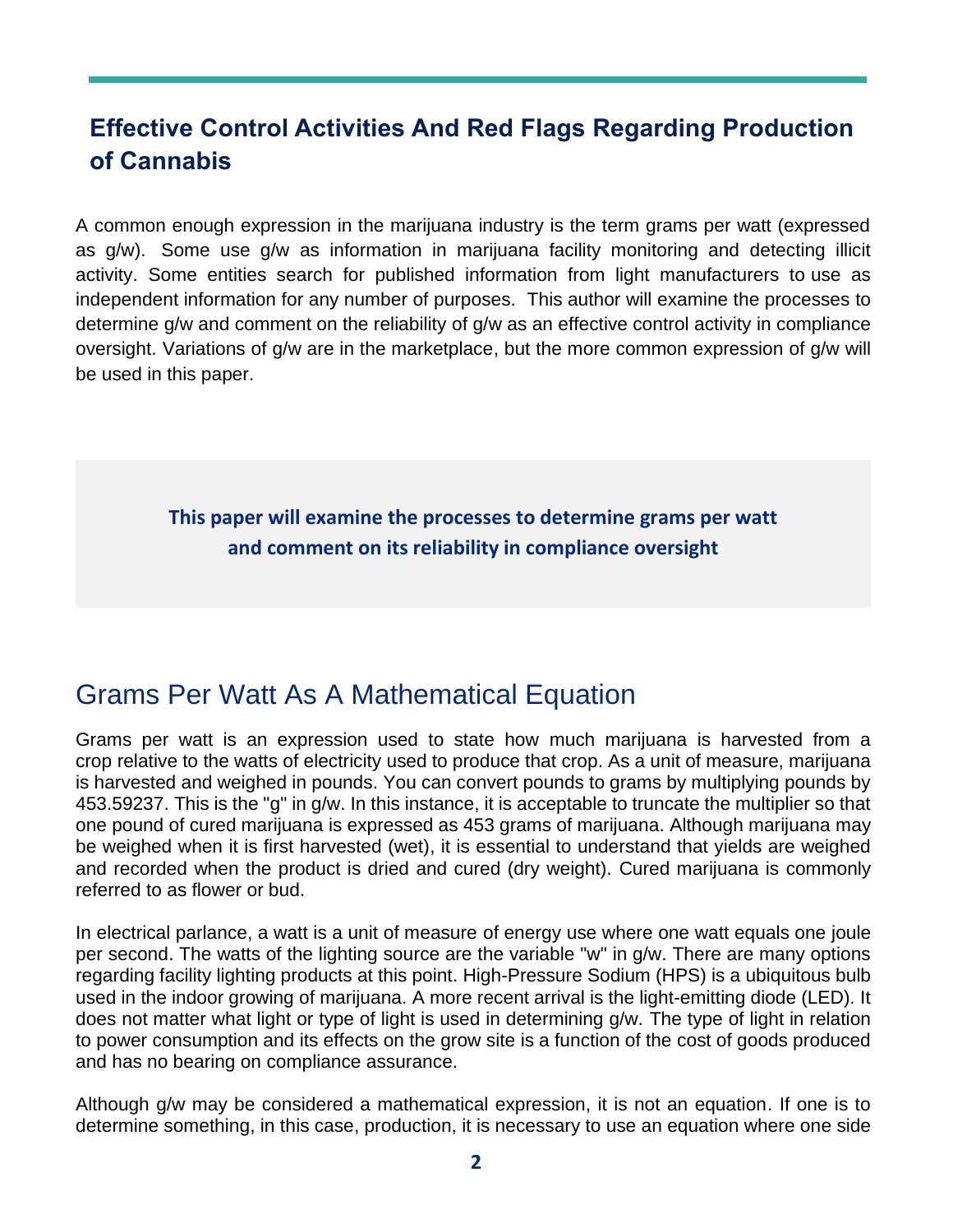equals the other side. In its current form, g/w can be stated as "a variable divided by a variable." As expressed, there is nothing to solve.

*G/W IS NOT AN EQUATION*

# The Process To Determine Grams Per Watt

The mathematical expression g/w is simplistic. The "g" represents what you are determining (what you want to know), and the "w" represents a variable you are using. There are two possible approaches here. The first is to find for grams by determining your clients' facility's total watts and further assuming there is a sufficient relationship to some published sales material from a light supplier regarding production capabilities. A second approach is a comparative approach. You determine the total watts of your clients' facility, ascertain the weight of the target harvest by querying your client, and then compare your results with the industry information you have selected.

# The How-To

Once the flower is cured and ready for testing by a qualified lab, follow these four steps or its appropriate variant to determine g/w:

- 1. Determine your total pounds from a harvest
- 2. Express pounds in grams by dividing the number of pounds by 453
- 3. Add up all of the watts from your light sources
- 4. Divide the grams by the total wattage

#### Example Scenario

I had (literally mine) an operation that used HPS lighting at 1500 watts per bulb. We used nine bulbs for a total of 13,500 watts. Our production was 35 pounds per harvest. So we produced 15,855 grams using 13,500 watts. We can express that as 1.17 g/w (15,855/13,500).

# Active Water Amounts In Cured Marijuana Flower

Flower is preferred to have a percentage of water content equal to about fifteen percent (generally speaking). Active water content is expressed as a/w. The flower's water content is vital in the analysis process because you ultimately assess production capabilities. I do not yet see a standard in the industry regarding a/w, and the curing process is left up to each business. Some field test units require a particular percentage of a/w to test for THC or CBD levels, such as the GemmaCert NIR Spectroscopy unit. For our purposes here, know that if you are going to confirm production weights, too dry or too wet will be problematic.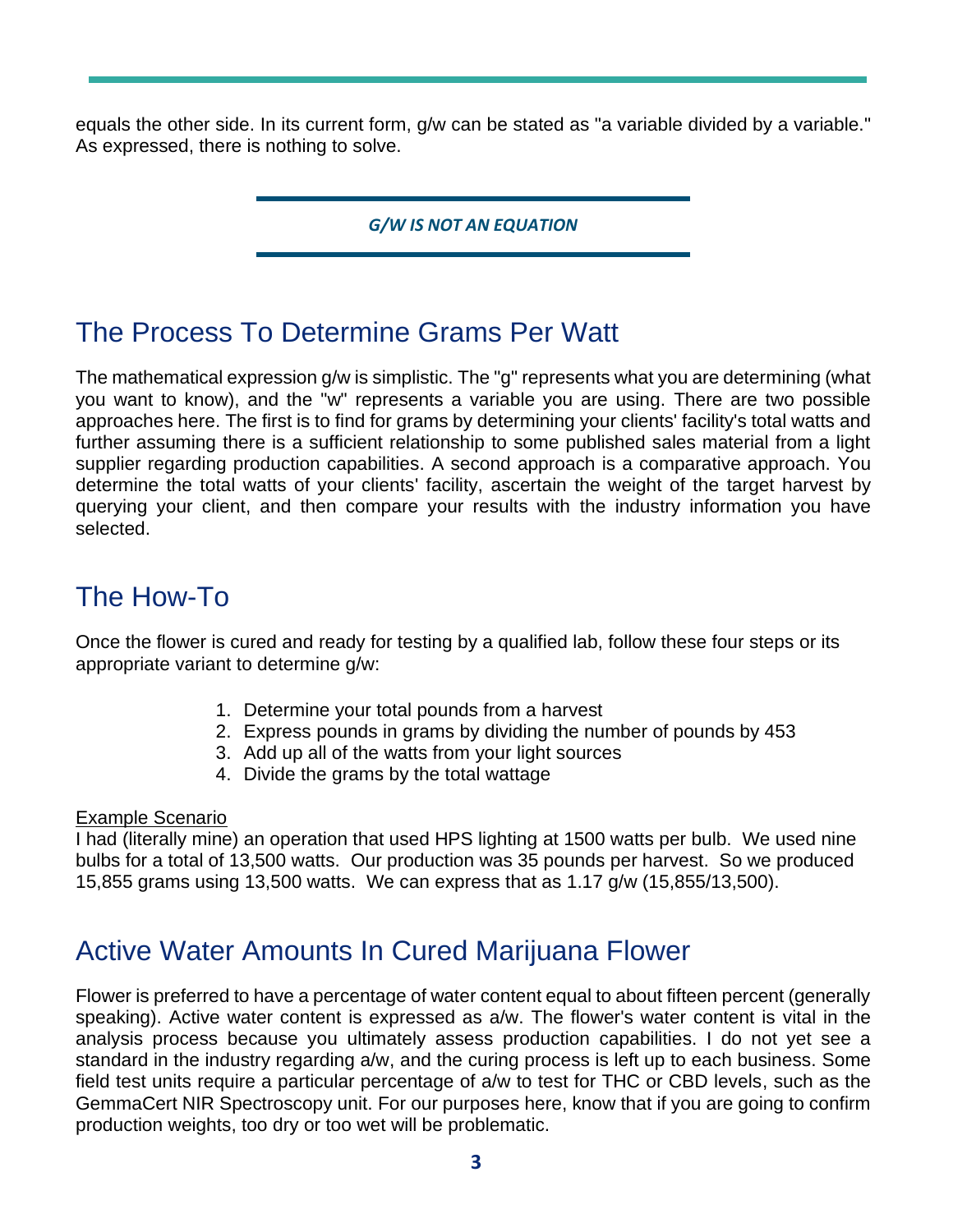# The Variables

Scientifically you must determine how many different variables go into the process of producing a crop. Here is a list of variables that will significantly affect yields and require examination and interpretation.

| *Room temperature               | *Nutrients used                                 |
|---------------------------------|-------------------------------------------------|
| *Root zone health               | *Finishing supplements                          |
| *Strain grown                   | *Light type                                     |
| *Light penetration below canopy | *Grow medium                                    |
| *a/w at cure                    | *Pot type (root container)                      |
| *Grow style (sea of green, etc) | *Time of harvest in relation to gestation cycle |
| *Use of CO2                     | *Life cycle condition of the light bulb         |

Another significant variable in yield is the presence and ultimate eradication of pests, mold, or mildew. How will your results be reliable with nothing in place to account for these variables?

*To Be Effective, All Variables Must Be Considered*

### Methodology #1 Comments

Using present-day yield results from a light manufacturer is particularly troubling. As in the GrowRay paper from our source materials, GrowRay went to great lengths to duplicate room conditions and processes for its stated head-to-head HPS to LED comparative study. I surmise GrowRay did that because they know that all factors make a difference, not just lights. Also troublesome is GrowRays' statement that they set out to prove their LED lights were superior. To GrowRays' credit, their yield was significantly better. For our purposes, starting a test from a conclusion lacks objectivity, and results should be suspect. In method #1, your problems are significant.

For your fact-gathering input material to be valid, your client's facility conditions must be substantially similar to the facility conditions from your source. Remember, at some point, you are comparing your material against your client's stated yields. Light type and total wattage are only two of the many vital processes that determine yield. Yields will fluctuate significantly depending upon an array of issues. It is safe to say that no two grow rooms are alike, and processes vary considerably from one facility to another. You have an additional problem here that is critical. If you use a paper like GrowRay's to assess your clients' facility, you are taking the published article out of context and using it as a pretext for your own purposes. The stated purpose of the GrowRay paper is far afield from your intended purpose. The exception here will be the unlikely event that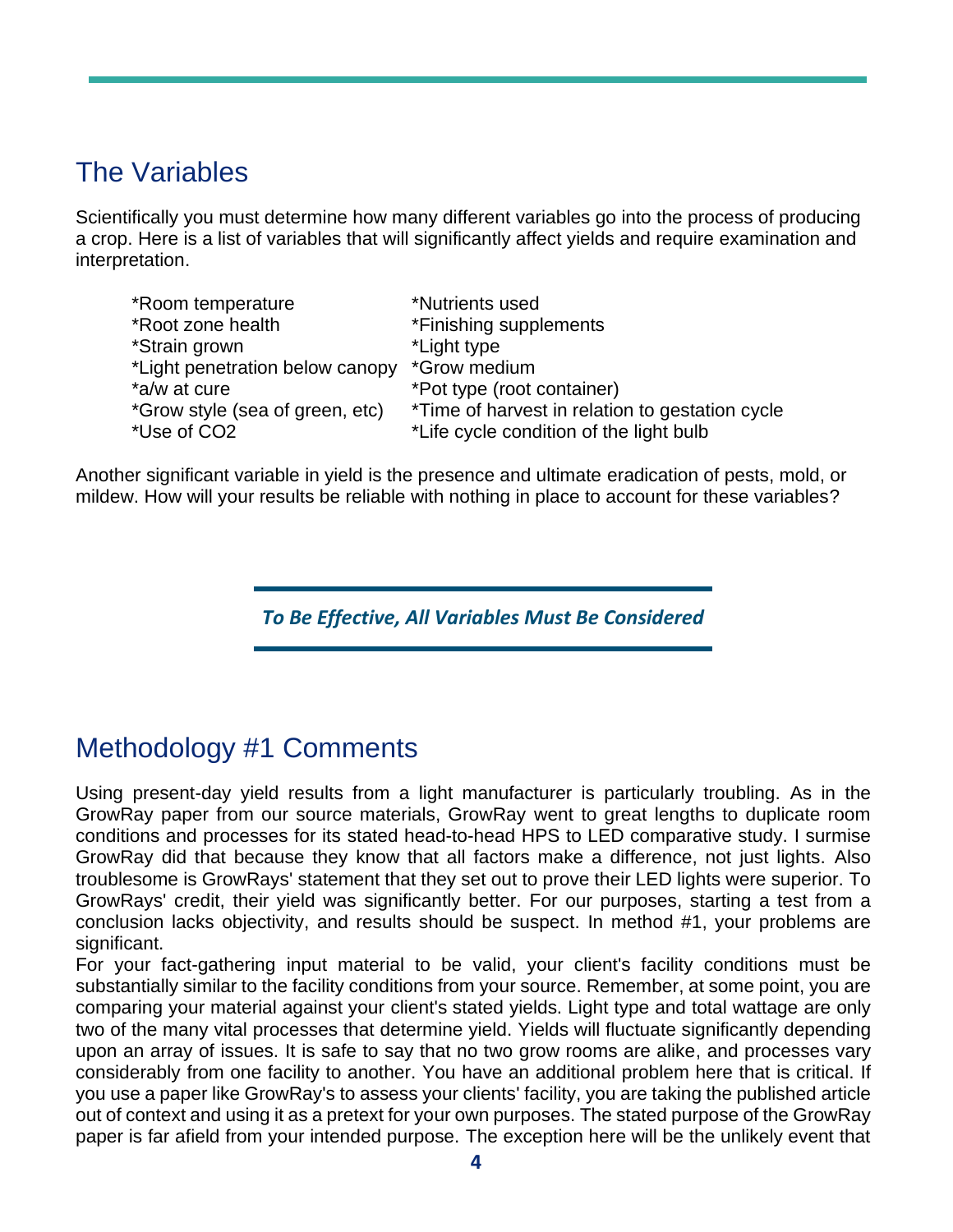your client's facility is substantially similar to the test so that the comparison is reasonably valid. Be prepared to support your opinion that your clients' room is substantially similar for yield comparative purposes.

### *You Must Be Concerned About Your Work's Integrity*

# Methodology #2 Comments

Using this method, you find total wattage and then obtain harvest yields by inquiring of your client or by comparing information in any number of reports. This method is flawed as well. Personnel can remove an amount of flower from the batch information before they tell you how much they harvested. In the world of growing marijuana, results vary significantly. Some growers yield half a gram per watt and others 3 grams a watt or more. In the end, you have a stated amount of harvest and nothing to compare it to.

# Integrity In Methodology

It is vitally important to maintain integrity and objectivity in choosing a methodology and its application. Information is essential when assessing or monitoring. But not just any information; accurate information. The reliability of your analysis will depend upon the reliability of your data inputs and variables. Desiring to be an expert in your field of work, you must be concerned about your work's integrity because your reputation builds and will follow you. In 1993, the supreme court rendered a landmark case entitled Daubert v. Merrell Dow Pharmaceuticals, Inc., 509 U.S. 579 (1993). This case is referred to as the Daubert Standard. The Daubert Standard is used to assess whether an expert's opinions are based upon scientifically valid processes. If the reasoning or methodology employed is wrong, the opinions of the expert and conclusions from the data are not allowed. In present-day parlance, we refer to that as "junk science." If you use data that you know is flawed, you undercut your integrity and the integrity of your compliance structure. Your compromise will result in an internal system where the illicit actor can survive and potentially thrive.

# Effective Control Activities

An effective control activity ensures necessary actions are taken to address risks to achieve the entity's objectives. If the entity's objective is solely to pass an audit, then with the auditors' consent, use g/w in method #1 or method #2 above. You will document your account and pass your audit. If your objective is to use an effective control activity for the purpose of assurance against the backdrop of reasonable diligence, you will not achieve your goal. Your actions are flawed, and your processes are insufficient. The illicit actor is always searching for vulnerabilities termed